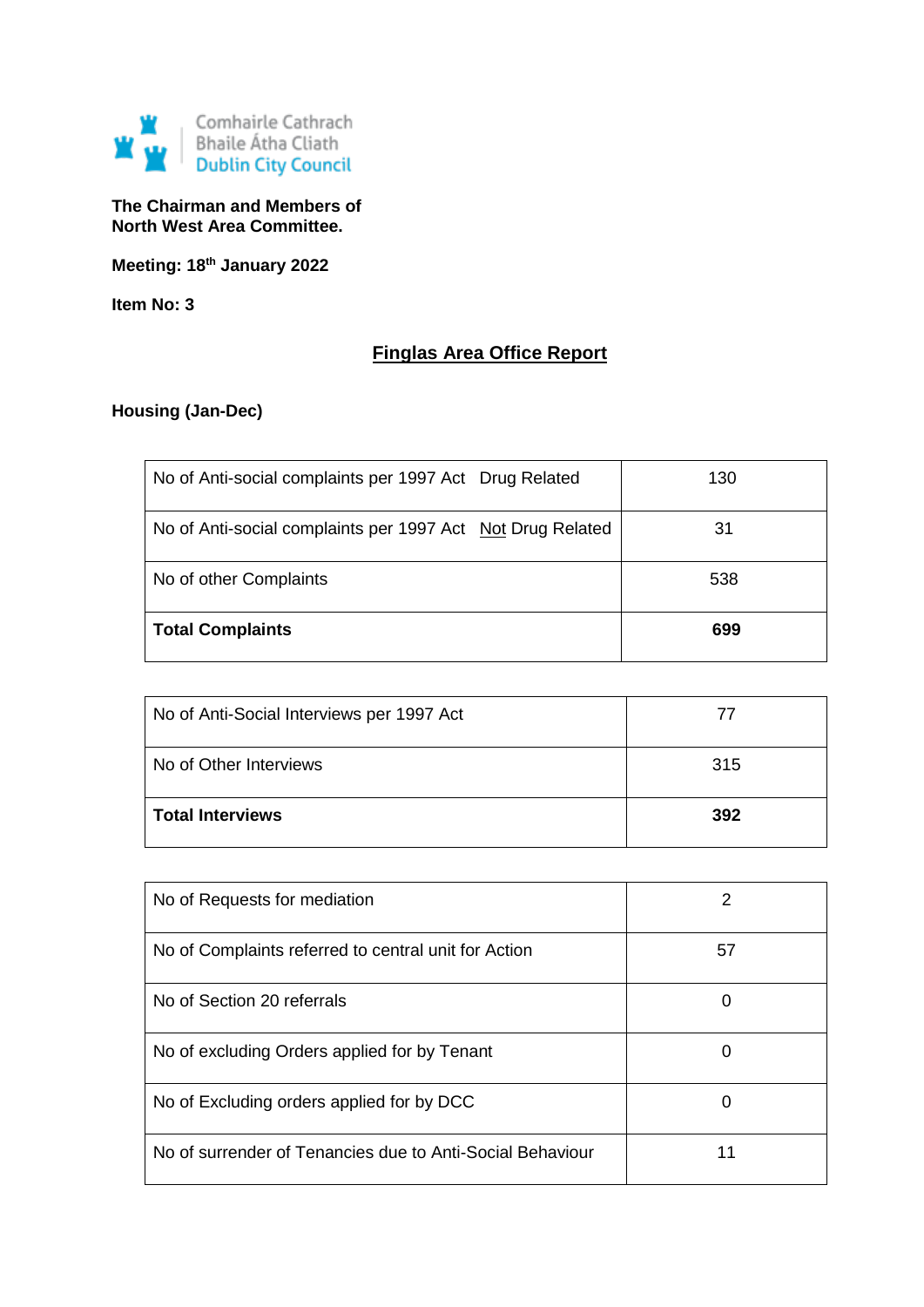| No of possession application sent to Central Unit | ว |
|---------------------------------------------------|---|
| No of Court Orders Granted                        |   |
| No of Appeals / Judicial Reviews / Challenges     |   |
| No of Warrants executed (Evictions)               |   |

## **Housing Allocations**

| <b>Housing &amp; Apartments</b> |                |                                   |                            |  |
|---------------------------------|----------------|-----------------------------------|----------------------------|--|
| Category                        | <b>Housing</b> | <b>Transfers</b>                  | <b>Choice Base Letting</b> |  |
| <b>Bands 2 &amp; 3</b>          | 13             | $\overline{7}$<br>(2 HAP / 2 RAS) | 10                         |  |
| Medical                         | $\mathbf{1}$   | $\overline{2}$                    | $\mathbf{1}$               |  |
| Welfare                         | $\pmb{0}$      | $\overline{2}$                    | $\mathbf{1}$               |  |
| <b>Homeless</b>                 | $\mathbf{1}$   | $\mathbf 0$                       |                            |  |
| <b>Travellers</b>               | $\pmb{0}$      | $\pmb{0}$                         |                            |  |
| Homeless HAP                    | $\mathbf 0$    | $\overline{\mathcal{A}}$          | $\overline{2}$             |  |
| De-tenanting                    | $\mathbf 0$    | $\mathbf 0$                       |                            |  |
| <b>Estate Management</b>        | $\mathbf 0$    | $\overline{7}$                    |                            |  |
| <b>Maintenance Grounds</b>      | $\pmb{0}$      | $\overline{7}$                    |                            |  |
| <b>Surrendering Larger</b>      | $\mathbf 0$    | $\mathbf 0$                       |                            |  |
| Unable to afford                | $\mathbf 0$    | $\overline{0}$                    |                            |  |
| Succession                      | 3              | $\mathbf 0$                       |                            |  |
| <b>Total</b>                    | 18             | 29                                | 14                         |  |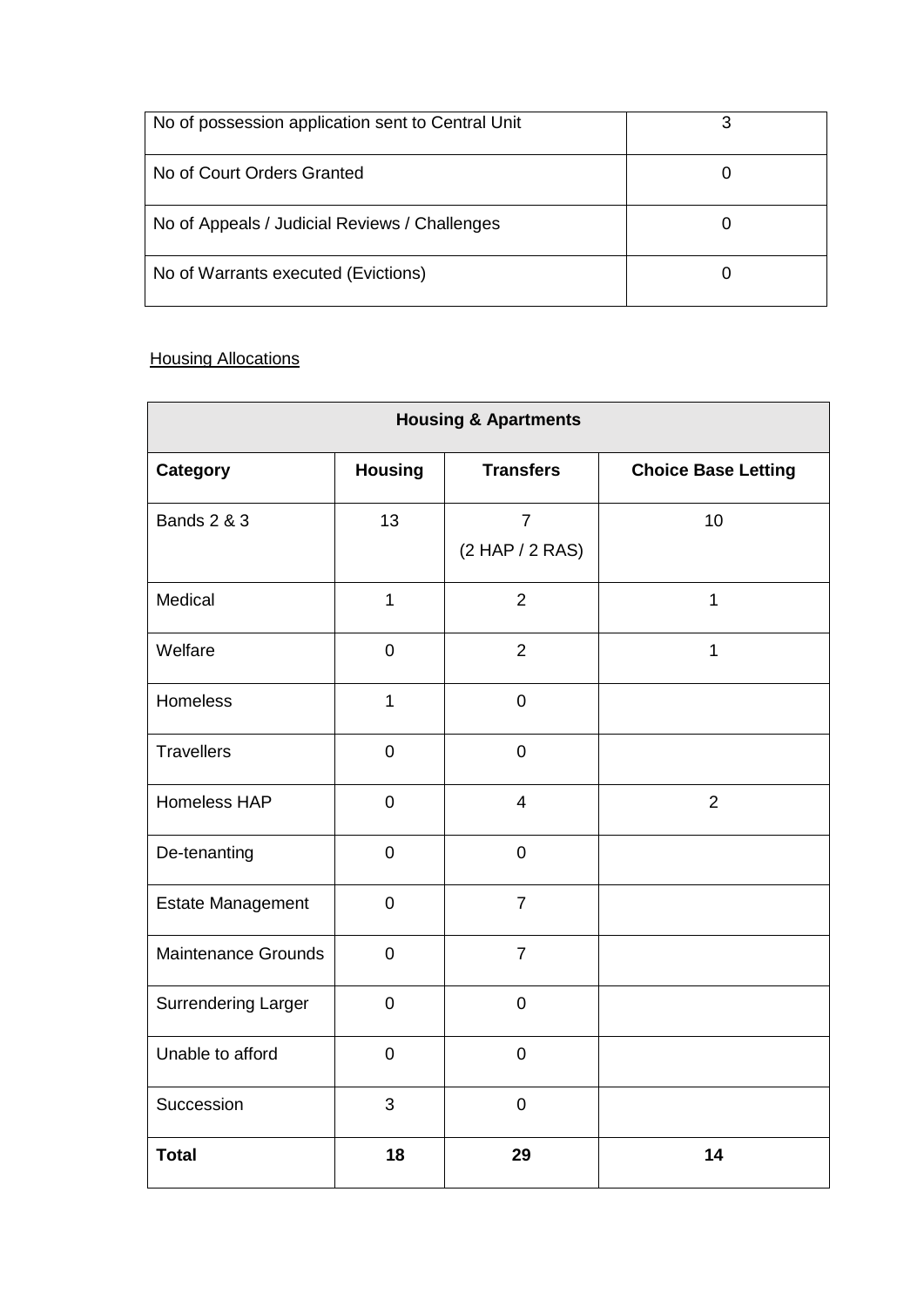| <b>Senior Citizens</b>    |                |                  |                            |
|---------------------------|----------------|------------------|----------------------------|
| <b>Category</b>           | <b>Housing</b> | <b>Transfers</b> | <b>Choice Base Letting</b> |
| <b>Bands 2 &amp; 3</b>    | $\mathfrak{B}$ | $\overline{2}$   |                            |
| Medical                   | $\mathbf{1}$   | $\overline{4}$   |                            |
| Welfare                   | $\mathbf 0$    | $\mathbf 0$      |                            |
| Homeless                  | 5              | $\mathbf 0$      |                            |
| Homeless HAP              | $\mathbf 0$    | 1                |                            |
| <b>Travellers</b>         | $\mathbf 0$    | $\mathbf 0$      |                            |
| Estate Management         | $\mathbf 0$    | $\mathbf{1}$     |                            |
| De-tenanting              | $\mathbf 0$    | $\mathbf 0$      |                            |
| Maintenance<br>Grounds    | $\mathbf 0$    | $\overline{2}$   |                            |
| Surrendering Larger       | $\mathbf 0$    | $\overline{2}$   |                            |
| Unable to afford          | $\mathbf 0$    | $\mathbf 0$      |                            |
| Financial<br>Contribution | 1              | $\pmb{0}$        |                            |
| <b>Total</b>              | 10             | 12               |                            |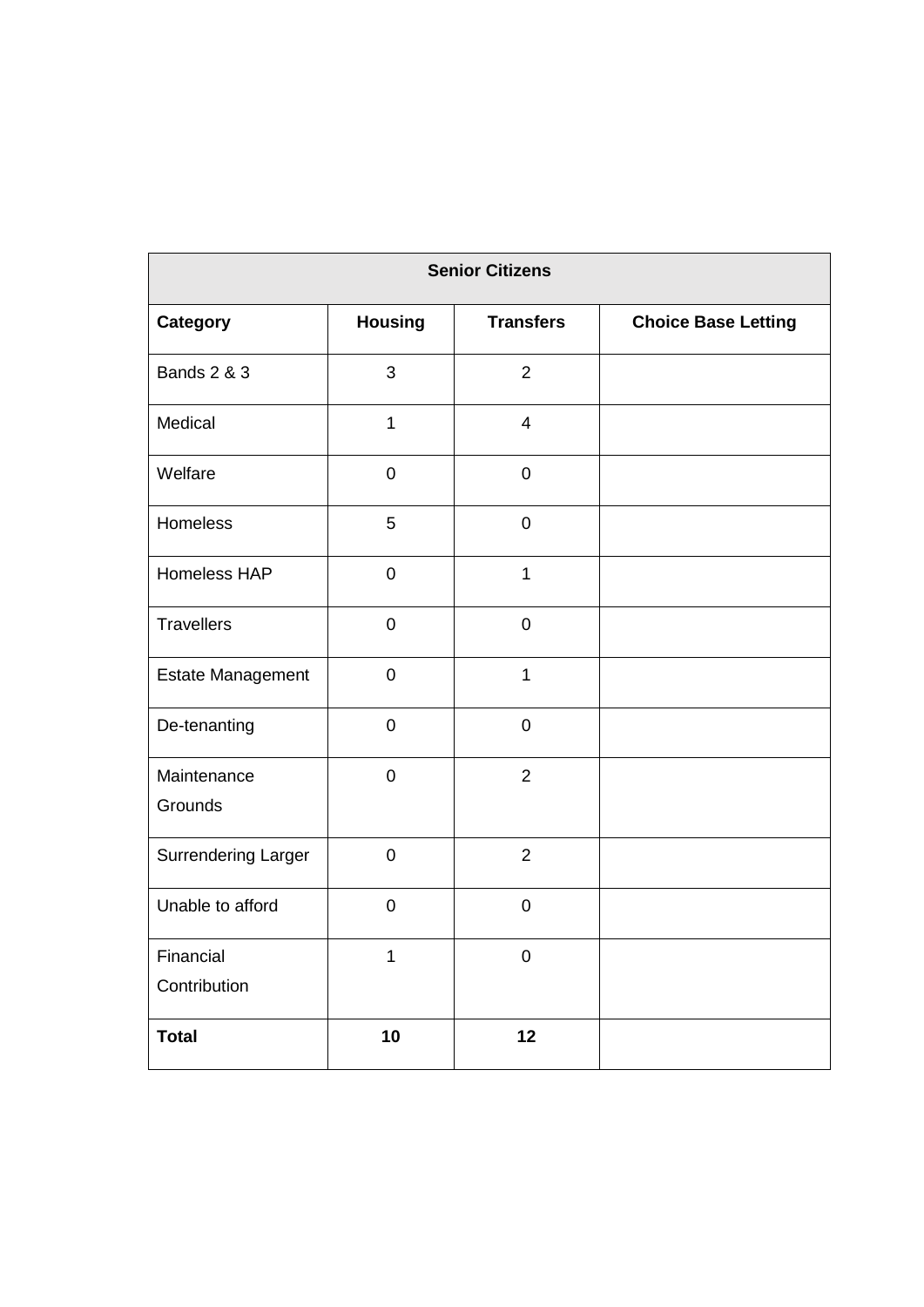## Voids Report

| <b>Vacant Housing Units (36)</b> |                  |                    |                              |
|----------------------------------|------------------|--------------------|------------------------------|
| <b>Address</b>                   | Type of unit     | Date of<br>vacancy | <b>Remarks</b>               |
| Abbotstown Avenue                | 3 bed house      | 23/12/2021         | Work in progress             |
| Abbotstown Avenue                | 3 bed house      | 22/06/2021         | Works in progress            |
| <b>Abbotstown Drive</b>          | 3 bed house      | 29/11/2021         | Works in progress            |
| <b>Ballygall Parade</b>          | 3 bed house      | 22/09/2021         | Work in progress             |
| <b>Ballygall Parade</b>          | 3 bed house      | 22/07/2021         | Work in progress             |
| <b>Ballygall Parade</b>          | 3 bed house      | 23/08/2021         | Work in progress             |
| <b>Ballygall Parade</b>          | 2 bed maisonette | 26/10/2021         | Work in progress             |
| <b>Barnamore Park</b>            | 3 bed house      | 06/07/2021         | Works in progress            |
| <b>Barry Drive</b>               | 3 bed house      | 02/09/2021         | Works in progress            |
| <b>Berryfield Drive</b>          | 3 bed house      | 09/05/2021         | Works in progress            |
| <b>Berryfield Road</b>           | 3 bed house      | 21/06/2021         | Works in progress            |
| <b>Casement Drive</b>            | 3 bed house      | 21/04/2021         | Works in progress            |
| <b>Casement Grove</b>            | 3 bed house      | 05/05/2021         | Works in progress / On offer |
| Cloonlara Road                   | 3 bed house      | 22/07/2021         | Works in progress            |
| Cloonlara Road                   | 3 bed house      | 21/04/2021         | Works in progress            |
| <b>Collins Place</b>             | 2 bed maisonette | 12/07/2021         | Works in progress            |
| <b>Fairlawn Road</b>             | 3 bed house      | 14/10/2021         | Work in progress             |
| Fairlawn Road                    | 3 bed house      | 16/12/2021         | Work in progress             |
| Finglaswood Road                 | 2 bed maisonette | 18/08/2021         | Works in progress            |
| Finglaswood Road                 | 2 bed maisonette | 05/09/2021         | Works in progress            |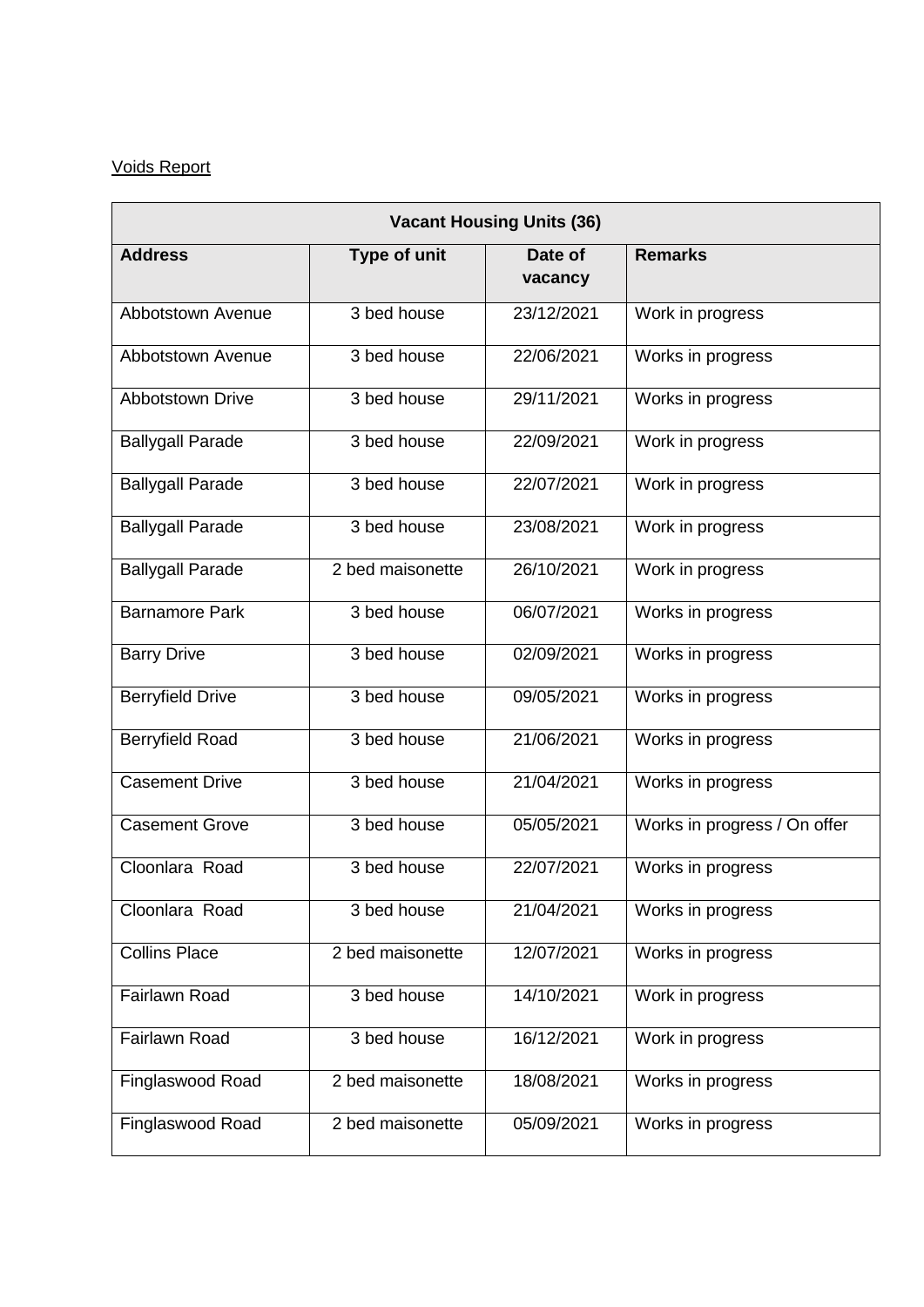| Finglaswood Road         | 3 bed house              | 20/05/2021 | Works in progress / On offer |
|--------------------------|--------------------------|------------|------------------------------|
| Gortbeg Road             | 3 bed house              | 26/05/2021 | Works in progress / On offer |
| <b>Kildonan Drive</b>    | 3 bed house              | 29/09/2021 | Works in progress            |
| <b>Kippure Park</b>      | 3 bed house              | 14/12/2021 | Work in progress             |
| McKelvey Avenue          | 3 bed house              | 28/06/2021 | Works in progress            |
| <b>Mellowes Avenue</b>   | 3 bed house              | 09/04/2021 | Works in progress            |
| <b>Mellowes Avenue</b>   | 4 bed house              | 30/11/2021 | Works in progress            |
| <b>Plunkett Green</b>    | $\overline{2}$ bed house | 25/03/2021 | Works in progress            |
| <b>Premier Square</b>    | 1 bed Apt                | 12/05/2021 | Works in progress / On offer |
| Ratoath Avenue           | 3 bed house              | 05/03/2021 | Works in progress            |
| St Helena's Court        | 3 bed house              | 13/12/2021 | Works in progress            |
| The Botanic              | 2 bed Apt                | 22/11/2019 | Issue with the building      |
| <b>The Tolka</b>         | 2 bed Apt                | ?/03/2019  | Issue with the building      |
| <b>Tolka Vale</b>        | 2 bed Apt                | 12/05/2021 | Works in progress            |
| <b>Valley Park Drive</b> | 2 bed house              | 07/04/2021 | Work in progress             |
| <b>Wellmount Park</b>    | 3 bed house              | 06/10/2021 | Work in progress             |

| <b>Vacant Senior Citizens Units (13)</b> |                     |                    |                              |
|------------------------------------------|---------------------|--------------------|------------------------------|
| <b>Address</b>                           | <b>Type of Unit</b> | Date of<br>vacancy | <b>Remarks</b>               |
| Deanstown Court                          | 1 bed               | 12/10/2021         | Works in progress / On offer |
| Deanstown Court                          | 2 bed               | 31/05/2021         | Works in progress / On offer |
| <b>Deanstown Court</b>                   | 1 bed               | 15/10/2021         | Works in progress            |
| Glasanaon Court                          | <b>Bedsit</b>       | 11/08/2021         | Works in progress            |
| Glasanaon Court                          | 1 bed               | 13/10/2021         | Works in progress            |
| <b>Glasaree Court</b>                    | 1 bed               | 26/03/2021         | Works in progress            |
| <b>Kilshane Court</b>                    | 2 bed               | 31/08/2021         | Works in progress            |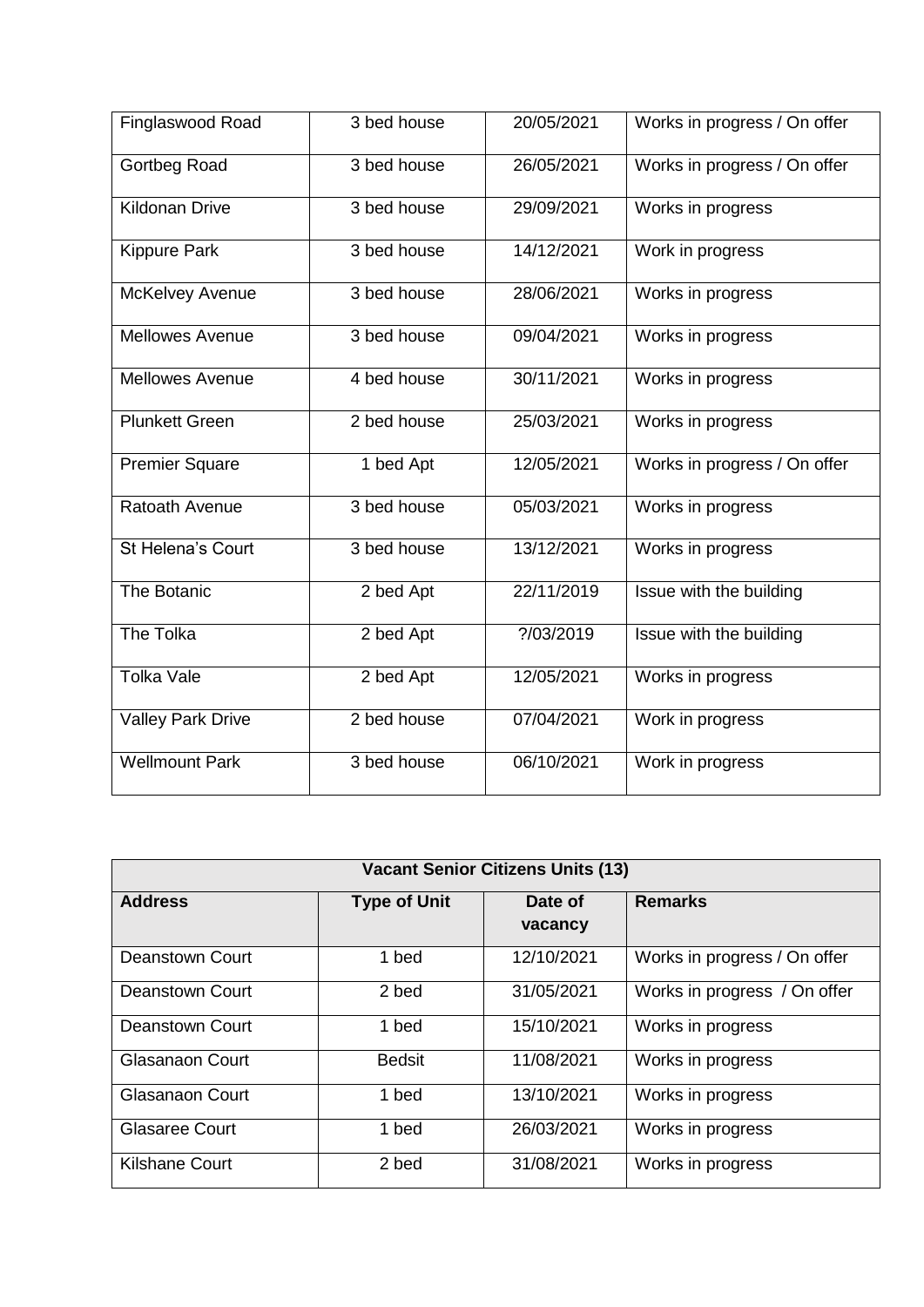| <b>Kilshane Court</b> | 2 bed         | 09/07/2021 | Works in progress / On offer |
|-----------------------|---------------|------------|------------------------------|
| <b>Mellowes Court</b> | <b>Bedsit</b> | 27/09/2021 | Works in progress            |
| <b>Mellowes Court</b> | 1 bed         | 09/11/2021 | Works in progress            |
| <b>Mellowes Court</b> | <b>Bedsit</b> | 21/06/2021 | Works in progress            |
| <b>Mellowes Court</b> | <b>Bedsit</b> | 15/06/2021 | Works in progress            |
| <b>Mellowes Court</b> | <b>Bedsit</b> | 20/08/2021 | Work in progress             |

#### **Choice Based Lettings**

• 83 Casement Drive was advertised through the above scheme. (Closing date for applicants was  $14<sup>th</sup>$  Dec)

| <b>No. Eligible Applicants</b> | No. Non Eligible<br><b>Applicants</b> |
|--------------------------------|---------------------------------------|
| 107                            | 23                                    |

#### **Rents Update**

The Finglas Area Office continues to provide a rent assessment service for tenants living in the Finglas area.

| <b>Finglas Rent Assessment Update</b> |      |
|---------------------------------------|------|
| Assessments                           | 1322 |
| Permission to Resides                 | 36   |
| Refunds                               | 45   |

#### **COMMUNITY & SOCIAL DEVELOPMENT**

#### Christmas Box of Cheer

Dublin City Council Community & Social Development Staff (CSDS) in conjunction with St. Michaels Secondary School put together Christmas parcels for people in the community that could benefit from a little Christmas cheer.

The parcels contained some practical items, cards, gifts, decorations and plenty of treats. The Students brought the boxes to Fr. Michael in St. Canice's Church for distribution to the community before Christmas.

Many thanks to St. Michaels for their contribution.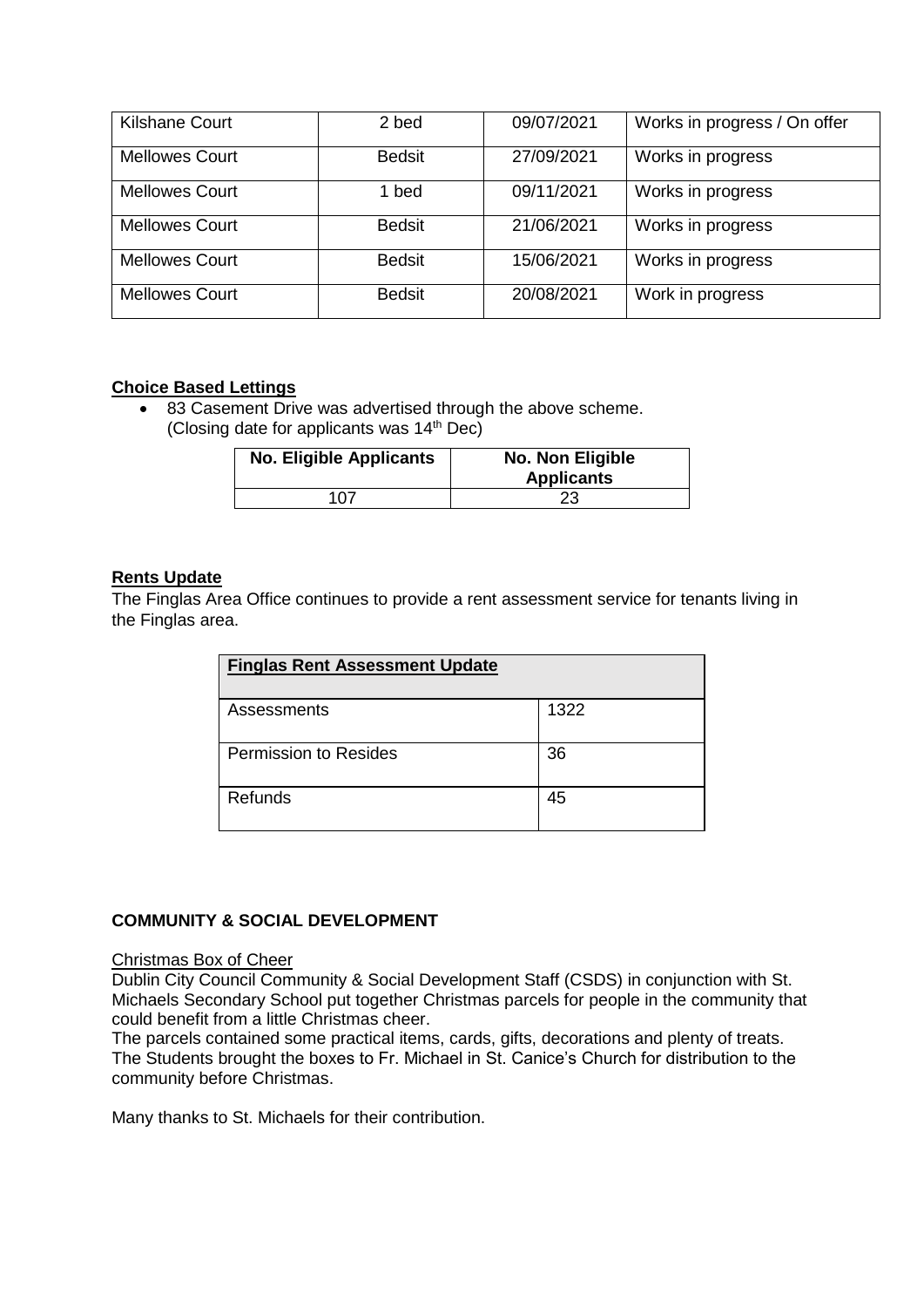

#### Cloonlara/Prospect Hill Community Garden

CSDS Staff met with representatives of Cloonlara/ Prospect Hill Community Garden and the Meeting Place Club with a view to the two groups sharing the facility.

Both groups expressed their willingness to share the facility. However, some issues around roles and responsibilities need to be resolved. Both groups agreed to continue to work towards resolving their issues in the first quarter of 2022.

#### Teen Space Update

The CSDS investigated the feasibility of placing a smart bench in a suitable location in Finglas Village. After consultation with Finglas Tidy Towns, agreement was reached to locate the bench at the junction of Séamus Ennis Road/ Glasanaon Road. The smart bench can charge phones, ear-buds and smart watches by using solar energy that is stored in a battery. The bench, which has been ordered, will benefit all the community.

The Area Office arranged a leaflet drop to houses in the Ballygall Place area in relation to a quarter sized Basketball/MUGA Court. The planned location is the green spaces in front of the houses, which would provide a safe location for the proposed development. We are currently waiting on quotes/designs for the Court. It is anticipated that we will revert back to the residents with a final design.

#### Finglas Christmas Knitting Programme

The Finglas Knitting Christmas Programme commenced in November. The programme which was run in conjunction with Finglas Tidy Towns, St. Michaels Secondary School and around 30 local volunteers produced covers for the bollards in and around Finglas Village.

The covers certainly brighten up the village, many thanks to all who contributed to the project.